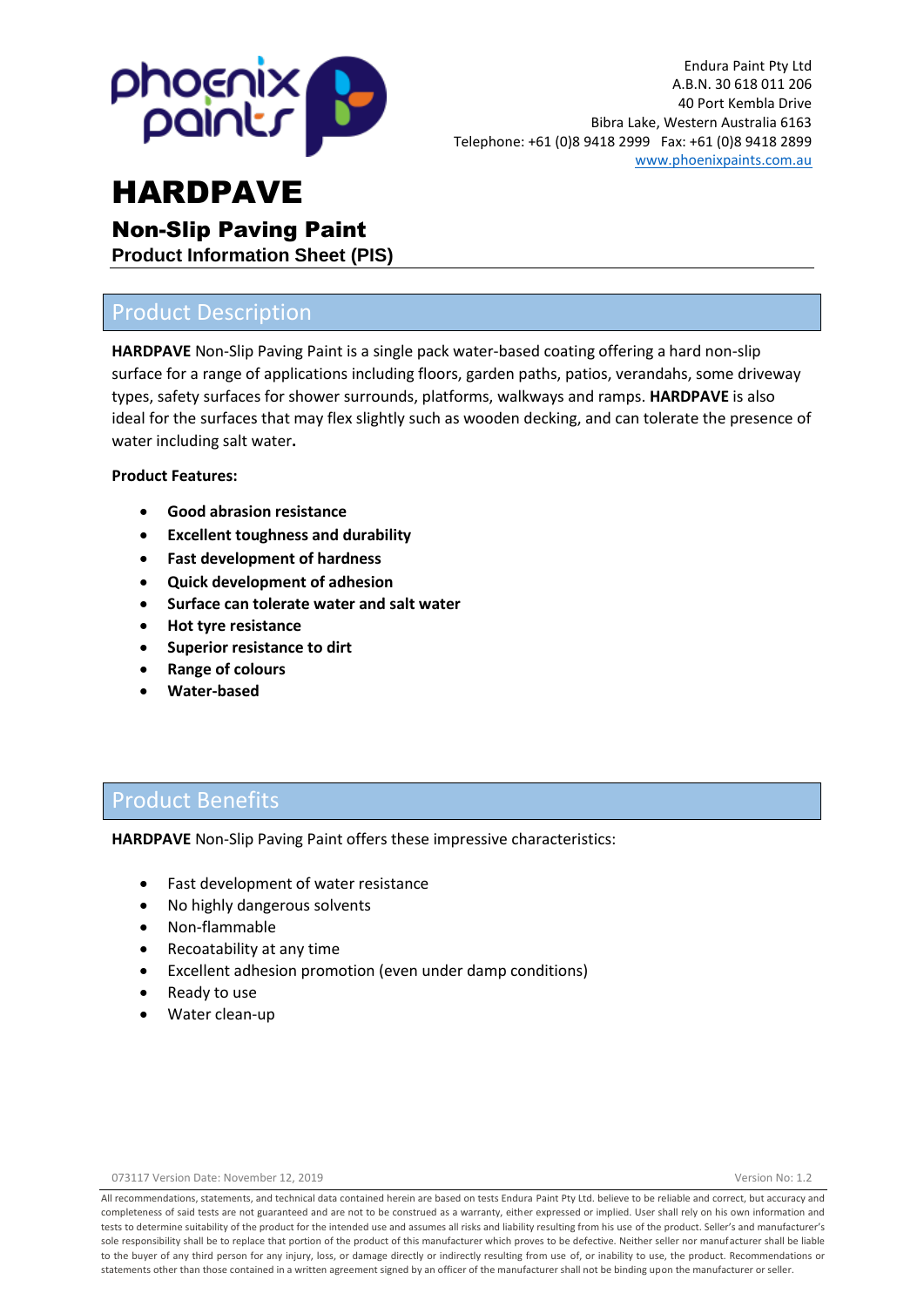

### Non-Slip Paving Paint

**Product Information Sheet (PIS)**

| <b>Product Characteristics</b>                  |                                                                                                                                                                                                                             |  |
|-------------------------------------------------|-----------------------------------------------------------------------------------------------------------------------------------------------------------------------------------------------------------------------------|--|
| <b>Specific Gravity</b>                         | $1.6 - 1.7$                                                                                                                                                                                                                 |  |
| <b>Colours</b>                                  | Black (4024), White (3020), Royal Blue (4026), Light Grey (4154), Light Terra<br>Cotta (4040), Terra Cotta (4025), Mission Brown (4023), Forest Green (4021),<br>Moss Green (4149), Ferric Red (4022), Golden Yellow (4059) |  |
| <b>Recommended Wet</b><br><b>Film Thickness</b> | 135 microns/coat (minimum 2 coats)                                                                                                                                                                                          |  |
| <b>Coverage Rate</b>                            | Apply at a rate of approximately 4 $m^2/L$                                                                                                                                                                                  |  |
| <b>Shelf Life</b>                               | Maximum 10 years (stored in cool, dry, dark conditions)                                                                                                                                                                     |  |

### Surface Preparation

For all surfaces, ensure that all grease, oil, dirt and contaminants have been removed using neat (undiluted) FLOORPREP 100, scrubbing the surface down thoroughly. Allow surface to soak for 15-20 minutes then hose the area off with clean water and allow it to dry thoroughly.

**IMPORTANT:** For badly contaminated areas, the FLOORPREP 100 treatment may have to be repeated. Test the dried floor with tap water to ensure that the water does not "bead up" on the surface, that is, that all hydrocarbon contaminants have been removed. If not, repeat the above procedure. See photos on our website for an illustration.

### **POROUS AND ABSORBANT SURFACES: UNCOATED**

For application on old concrete that has never been coated or newly sanded wood/brick, it is recommended to apply one coat of MASONRY ETCH PRIMER first.

#### **POROUS AND ABSORBANT SURFACES: COATED**

Concrete or brick surfaces that have been previously coated should be sanded back to the original surface to achieve the best performance. Once down to the original surface, scrub with FLOORPREP, wash off with fresh water and allow it to dry. Apply a thick coat of MASONRY ETCH PRIMER. It is strongly recommended that a small test patch of paint is first applied and then evaluated.

#### **ALUMINUM or GALVANIZED SURFACES and DECKS**

Remove any loose or flaking paint and prime surface with a thick coating of METALFIX 1000 primer. When the METALFIX is dried and cured, proceed with **HARDPAVE** application.

073117 Version Date: November 12, 2019 Version No: 1.2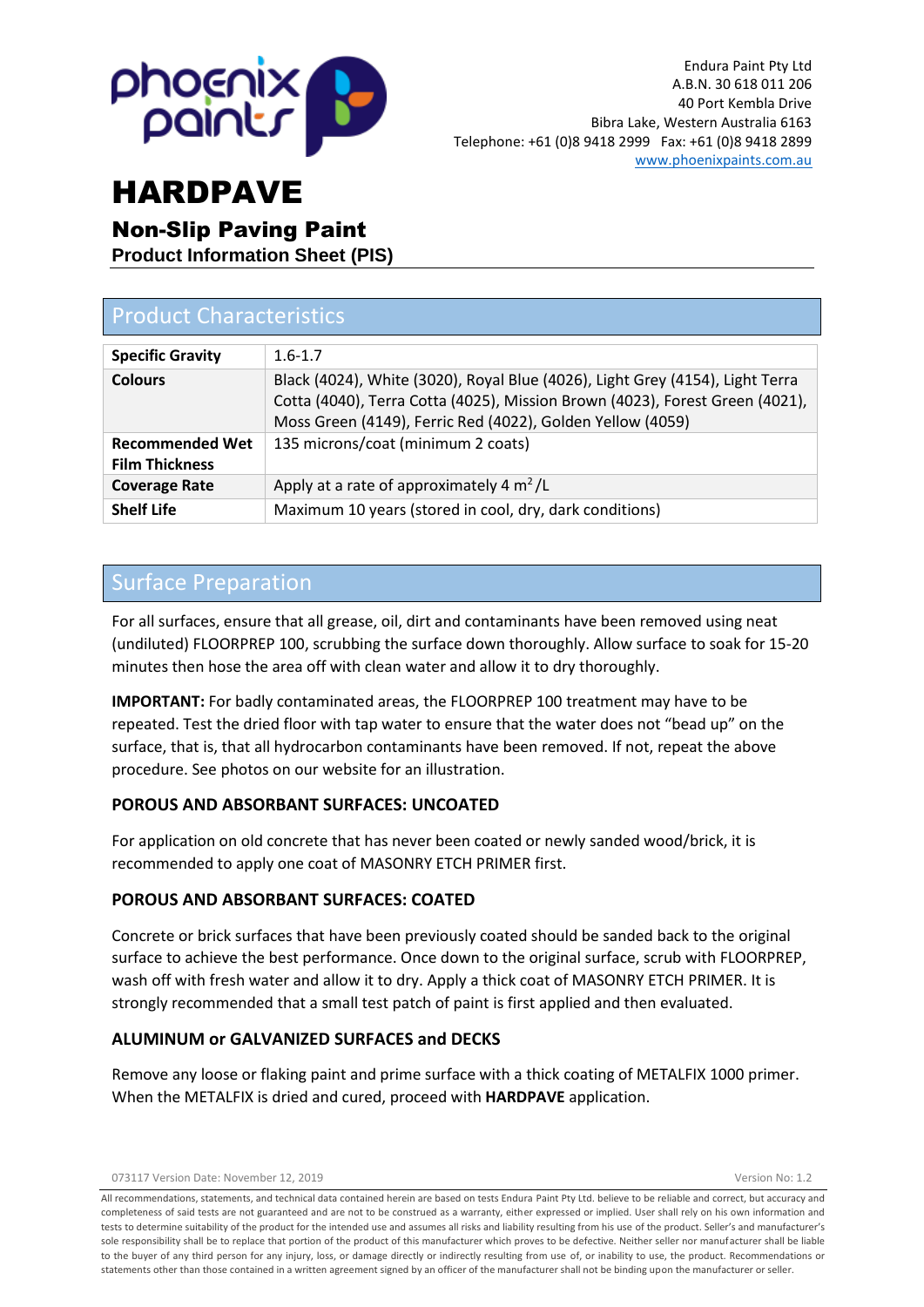

Non-Slip Paving Paint **Product Information Sheet (PIS)**

## Mixing

Stir **HARDPAVE** carefully before use, using either an electric or hand held stirrer. If the paint has been stored for some months an electric stirrer will be required. HARDPAVE must not be diluted with water, but if it becomes too viscous, add a small amount of WONDERCOAT PLUS (in the same colour) using a drill-mounted colour mixing blade.

## Application

- 1. Apply **HARDPAVE** onto the surface to be treated using either a brush or roller (with a nap of 10 to 12mm). A roller often provides the most efficient method of application since the action yields a very uniform appearance of the final film. For small areas, an ordinary brush may be used. It is not possible to apply the product using a conventional spray gun due to the size of the non-slip solid particles suspended in the coating.
- 2. For best results, apply two coats of **HARDPAVE**. Allow 1-2 hours before application of the second coat under normal conditions (temperature above 25°C, direct sunlight and low humidity). Always apply both coats in the same direction along the line of sight.
- 3. If masking tape is being used for straight edges, be sure to remove the tape while the paint is still wet or has just "tacked off". If the **HARDPAVE** is allowed to dry first, the removal of the tape can detach the edge of the paint film and allow water to enter below the paint film.
- 4. Although two coats of **HARDPAVE** provide the most wear-resistant finish, a more economical system is to apply one coat of WONDERCOAT PLUS (at 10m<sup>2</sup>/litre) followed by one coat of HARDPAVE (at 4m<sup>2</sup>/litre) in the same colour.
- 5. To make the surface easier to clean, one or two coats of clear TUFFCOAT (2 pack) can be applied on top (see separate Product Information Sheet).

If some areas of the coated floor are found to wear faster than the rest (for example, if pedestrians use a particular track on a regular basis), these zones can be over coated with virtually no preparation (provided that there is no dirt, oil or grease present). If in doubt, scrub with neat FLOORPREP as above.

To avoid "doubling up" of the films where two areas meet, a soft dampened brush or broom can be drawn across the join to smooth this down.

073117 Version Date: November 12, 2019 Version No: 1.2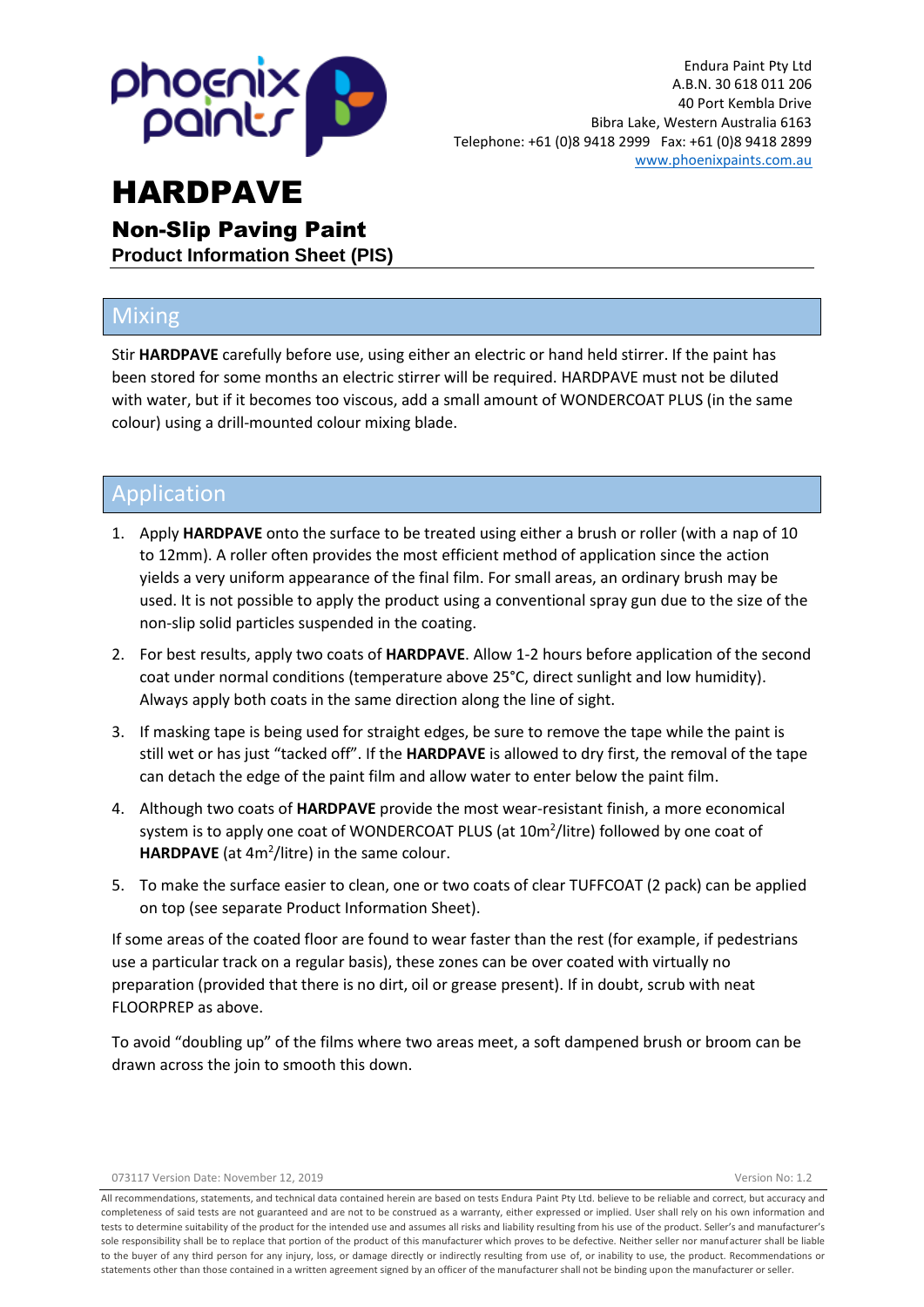

Non-Slip Paving Paint **Product Information Sheet (PIS)**

**IMPORTANT NOTE:** It is not recommended to apply **HARDPAVE** if the temperature is below 12°C or above 30°C. During extremes of hot weather, apply the coating early in the morning, having cleaned and prepared the surface previously.

**WARNING:** During cold weather, all Phoenix Paints products must be warmed to 25° to 30°C before the coatings are applied. This can be achieved by immersing the container in hot water and stirring occasionally.

**NOTE**: If any Phoenix Paints product is being used in conjunction with any other paint or coatings brand, we strongly advise to carry out a test patch first to ensure that no adverse reaction occurs.

## Drying/Curing

|                                         | 25°C 50% RH |  |
|-----------------------------------------|-------------|--|
| <b>Touch Dry</b>                        | 60 minutes  |  |
| <b>To Recoat</b>                        | 1-2 hours   |  |
| <b>Light Foot Traffic</b>               | 24 hours    |  |
| <b>Regular Foot Traffic (Full cure)</b> | $2-3$ days  |  |
| <b>Vehicles</b>                         | 14 days     |  |

**NOTE:** Dry times are subject to ambient conditions (temperature and humidity), good airflow and film build.

Ensure **HARDPAVE** is allowed to fully dry and cure before being exposed to moisture or rain, etc. Two full days of sunshine is usually sufficient.

**NOTE:** Keep vehicles off the surface for 4-5 days, and for the first week thereafter, park vehicles on the verge to allow tyres to cool before driving in.

### Clean-Up

Wash all equipment immediately after use with clean water. Do not allow the coating to set hard on any of these items.

### Ordering Information

**HARDPAVE** is available in the following package sizes: 1 Litre, 5 Litre, and 10 Litre.

073117 Version Date: November 12, 2019 Version No: 1.2